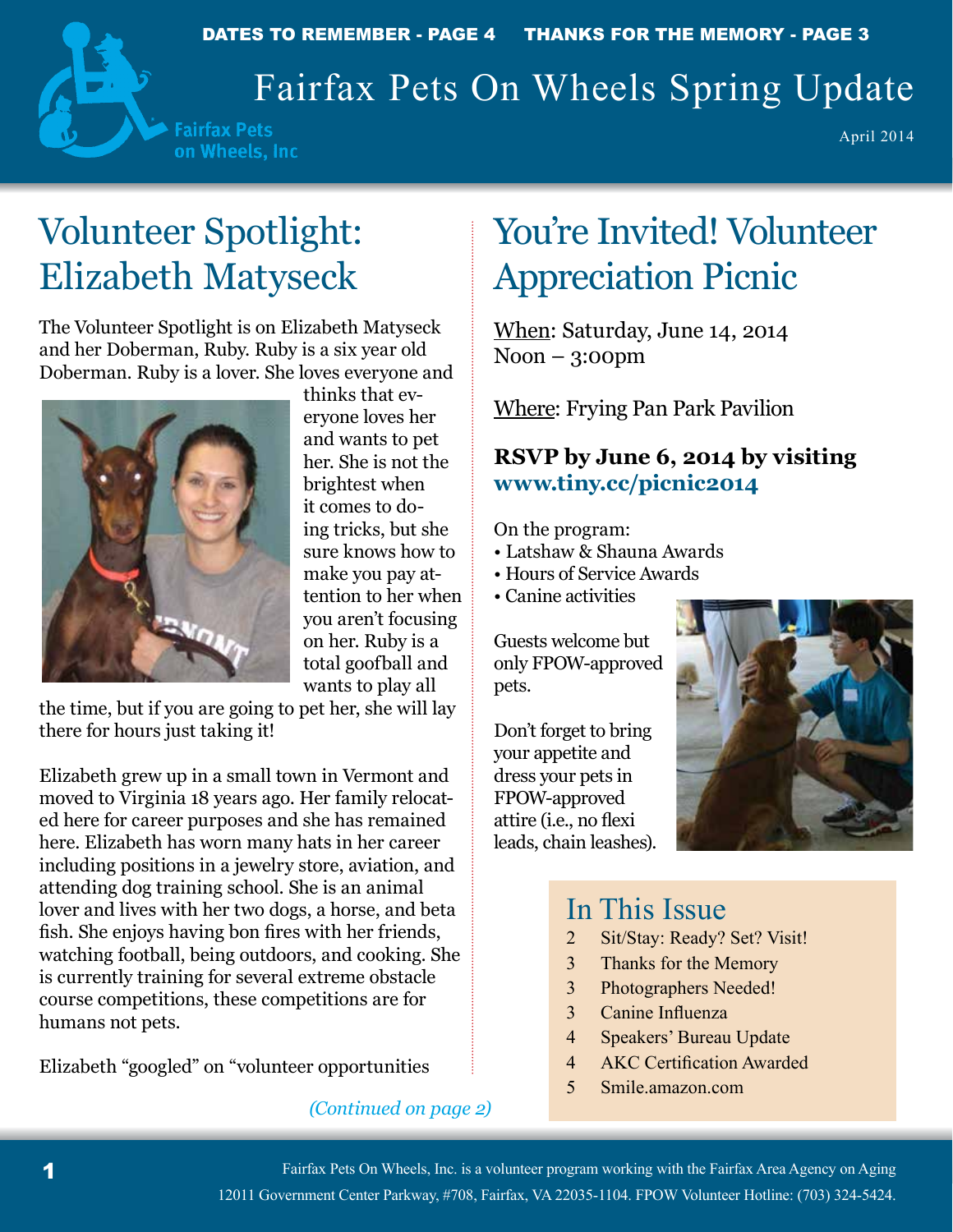for pets" and found Fairfax Pets On Wheels. She says that volunteering with FPOW gives her the fulfillment she needs to be happy with herself as a person. FPOW also allows her to use her Doberman to set a good example for the breed, which is important to Ruby and Elizabeth. The team visits at Arden Courts Fair Oaks, a facility for Alzheimer patients. Ruby LOVES visiting. She goes from resident to resident and soaks up every moment of attention. One of the teams' favorite experiences thus far was a visit where one of the residents grabbed Ruby's head and kissed it all over. The resident then told her about having dogs as a child and was smiling from ear to ear. When they left that day, the resident was still grinning.

Elizabeth has a special technique, since she feels that she is a very emotional person, and she takes a moment to take a deep breath during her visit and really immerse herself in the moment. It makes each visit special for her as she bonds with her dog as well as the residents. It helps to make each interaction really count and be meaningful.

Elizabeth also serves FPOW by administering the temperament tests for new volunteer teams. She

also believes that FPOW has a great team of leaders that prepare the volunteers for successful visits. She would like to help FPOW leadership in helping new volunteer recruits in the steps toward becoming a volunteer – follow-up after temperament testing and after the on-site visit, thus helping new volunteers become successful, long-term FPOW volunteers.

By Madelynn Arnold

## Sit/Stay

#### Ready? Set? Visit!

Do you know how predictable you are? Your dog does. If you let them out, then give them a cookie, pick up your car keys and head for the door, they know they aren't going anywhere—you're going to work. But if you grab the leash, they know that they're going along for whatever adventure awaits.

What about the cues for an FPOW visit? At my house, it looks like this: first Quincy has to get

dressed—up on the grooming table for brushing and combing. Then I grab the leash only one because his brother Sly isn't coming. I leave the training treats at home, so he knows we're not going to train or to a trial. And then into the car. If he doesn't know by now where he's going, he certainly knows when the car hits the speed bumps on Powhatan street. Of course he recognizes the building when we get there, and he also knows the collar and lead we use for visiting. I keep those in the car.

I bet you have your own rituals and procedures before a visit—and your dog

#### accurate diagnosis and optimal treatment plan for your pet Ongoing collaboration with your family veterinarian. Locations in: Annapolis, Rockville, Gaithersburg and Towson, MD: 410-224-0121 Vienna, Leesburg, Springfield and Richmond, VA 703-281-7717 CHESAPEAKE VETERINARY CARDIOLOGY AS **OCIATES**

Specialized Care for Your Pet's Cardiac Health Early, Accurate Diagnosis of Cardiac Disease is Essential CVCA works with your family veterinarian to provide the highest quality of cardiac care for your pet and service for you.

> **The Heart of Companion Care** www.cvcavets.com

We are committed to providing: Peace of mind for you Expert, compassionate care along with the most



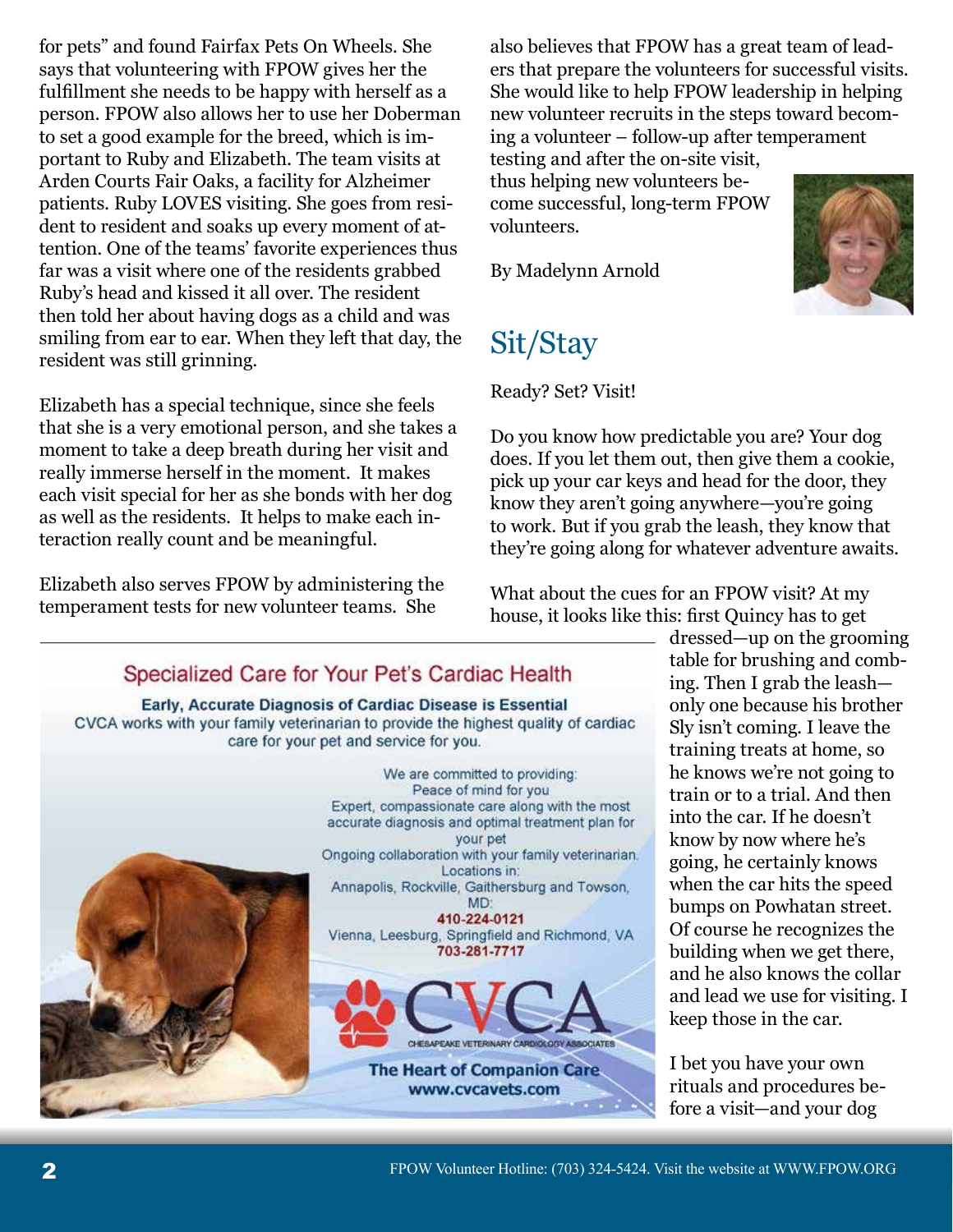knows them too. Maybe you say something ("ready to visit?"). Maybe you always visit at a specific day and time. Maybe you have a special collar and lead you only use for visiting. Maybe you take him to the park for a run to burn off some steam before the visit. Dogs are so attuned to us that they pick up on all of these cues. The next time you get ready

to visit, pay attention to what your patterns are and how fast your dog figures it out—we're going to visit!



Submitted by Liz Breyer

## Photographers Needed!

FPOW is looking to recruit folks willing to take pictures of new volunteers for their FPOW badges at the monthly behavior evaluation tests. All you need is a camera! We will train!!

### Canine Influenza

Canine Influenza Virus (CIV), subset H3N8, is a respiratory virus of the dog. It is believed that in 2003 the virus jumped species from the horse to Greyhound dogs at racing facilities. Since then the virus has spread rapidly due to two main factors: 1) CIV is highly contagious from dog to dog and 2) most dogs have no natural immunity to it because it is a relatively new virus.

When exposed about 80% of dogs will show mild clinical signs such as lethargy, low grade fever (102- 104°F), mild dry non-productive cough, and a clear watery nasal discharge. The majority of these dogs will recover within 3-4 weeks without treatment. A small percentage of dogs will develop a secondary bacterial pneumonia as a result of the primary CIV infection. These patient will become severely ill and need immediate medical attention. Clinical signs include a severe fever (104-106°F), a severe cough, a thick green-yellow nasal discharge, an increased respiratory rate, anorexia, and severe lethargy. While the overall mortality rate for CIV is low at about 2-5%, patients with secondary bacterial pneumonia

# Thanks for the Memory

 In memory of Woody, a man my husband worked with for over 35 years. Woody had a great sense of humor. He adored his wife and cherished his family. He also had a tremendous faith and he accepted his fate as God's will. His wife always said he was "the best part of her." Woody was loved and he loved. From Leora Motley, a former FPOW Volunteer

 In memory of Clyde, who participated in the Adult Day Care Center, and was visited by Ruth Benker and her dog, Teddy. While visiting the center one day, Ruth and Teddy learned from his widow of the passing of their friend Clyde. She further said how much Clyde enjoyed the dogs and also giving Ruth a wrapped candy at each visit. From Leora Motley, a former FPOW Volunteer

In honor of Carmel, Binx, and Clyde, my beloved cats—JUST BECAUSE. From Tom Leibensperger

In memory of Duke, the Singing Dog at The Virginian. Duke, along with Terry Patton, brought years of enjoyment to the residents of The Virginian. From Your Friends at the Virginian

Visit www.fpow.org/tribute to make an online memorial or tribute donation.

are by far the most vulnerable. These patients are typically very young or old, immunosuppressed, or have some other predisposing factor making them more susceptible to the severe form of the disease than an otherwise healthy dog. The mortality rate associated with CIV is similar in many ways to human influenza virus.

With the mild form of CIV, only supportive care is needed while the virus runs its course. The more severe form, with a secondary bacterial pneumonia, requires intense treatment including hospitalization, IV antibiotics and fluids, and supplemental oxygen. Despite aggressive treatment, some dogs with the severe form will not survive. If your dog is showing any signs consistent with CIV take them in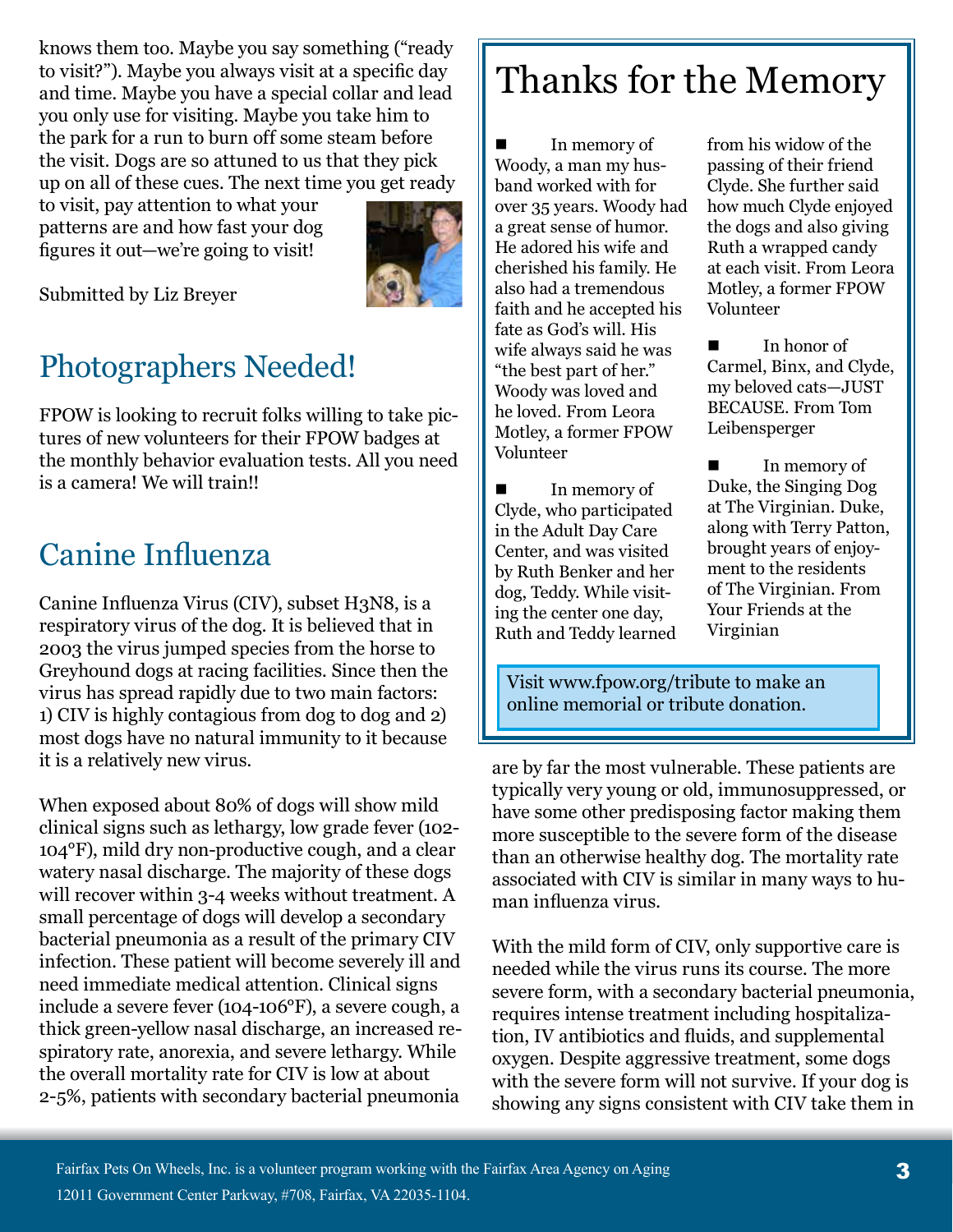## Dates to Remember

**BOD Meeting: June 2, 2014, 7:00 p.m. Fairfax County Government Center Pennino Building – Room 709**

**Volunteer Appreciation Picnic: June 14, 2014, 12:00/Noon – Frying Pan Park Pavilion, Herndon, VA**

**Newsletter Deadline: June 30, 2014**

**FPOW Founder Scholarship: application deadline July 31, 2014**

**BOD Meeting: September 8, 2014 7:00 p.m. – Location TBA**

**Annual Meeting: September 8, 2014 8:00 p.m. – Location TBA.**

**Newsletter Deadline: September 30, 2014**

**PAWS FOR A CAUSE 3K dog walk: – October 5, 2014 – Weber's Pet Supermarket, Fairfax, VA**

for a physical exam with your veterinarian.

There is no specific treatment for the Canine Influenza virus itself, therefore vaccination becomes our best tool to combat this disease. The initial vaccination will need a booster after 3-4 weeks and then once per year thereafter. As with any vaccination, this does not guarantee that a dog cannot get CIV.

If a dog does contract CIV, the course of the disease is typically shorter and milder with a vaccinated patient versus an unvaccinated patient. For anyone concerned about the risk of CIV to their dogs, vaccination is recommended.

If you have any question about CIV, please ask your regular veterinarian or feel free to call me.

Gregory Lawrence, DVM Great Falls Animal Hospital 703-759-2330



## Speakers' Bureau Update

The FPOW Speakers' Bureau has made several presentations in the new year. Kathi Baker with Abby and Bonnie Burnham and Cindy made a presentation on therapy dogs to a Girl Scout troop in Arlington in March. Ruth Benker and Teddy staffed an information booth at the Ventures in Volunteering event sponsored by the Fairfax Area Agency on Aging Volunteer Solutions. The Center for Pet Safety located in Reston will be releasing a new video about its organization. Featured in the video are Speakers' Bureau volunteers Kathi Baker and Abby, Al Doehrig and Mia and Teddy Benker.

Do you belong to an organization that would like to learn more about therapy dogs and/or Fairfax Pets on Wheels? FPOW has a Speakers' Bureau of trained, experienced volunteers willing to make presentations to organizations. If interested, contact FPOW at dfspetsonwheels@fairfaxcounty.gov. Put "Speakers' Bureau Request" in the subject line.

### AKC Awards Therapy Dog **Title**

FPOW is pleased to announce Boo, visiting partner of David Martin, received AKC certification on February 14, 2014. Boo and David are pictured at right visiting a resident at Iliff.

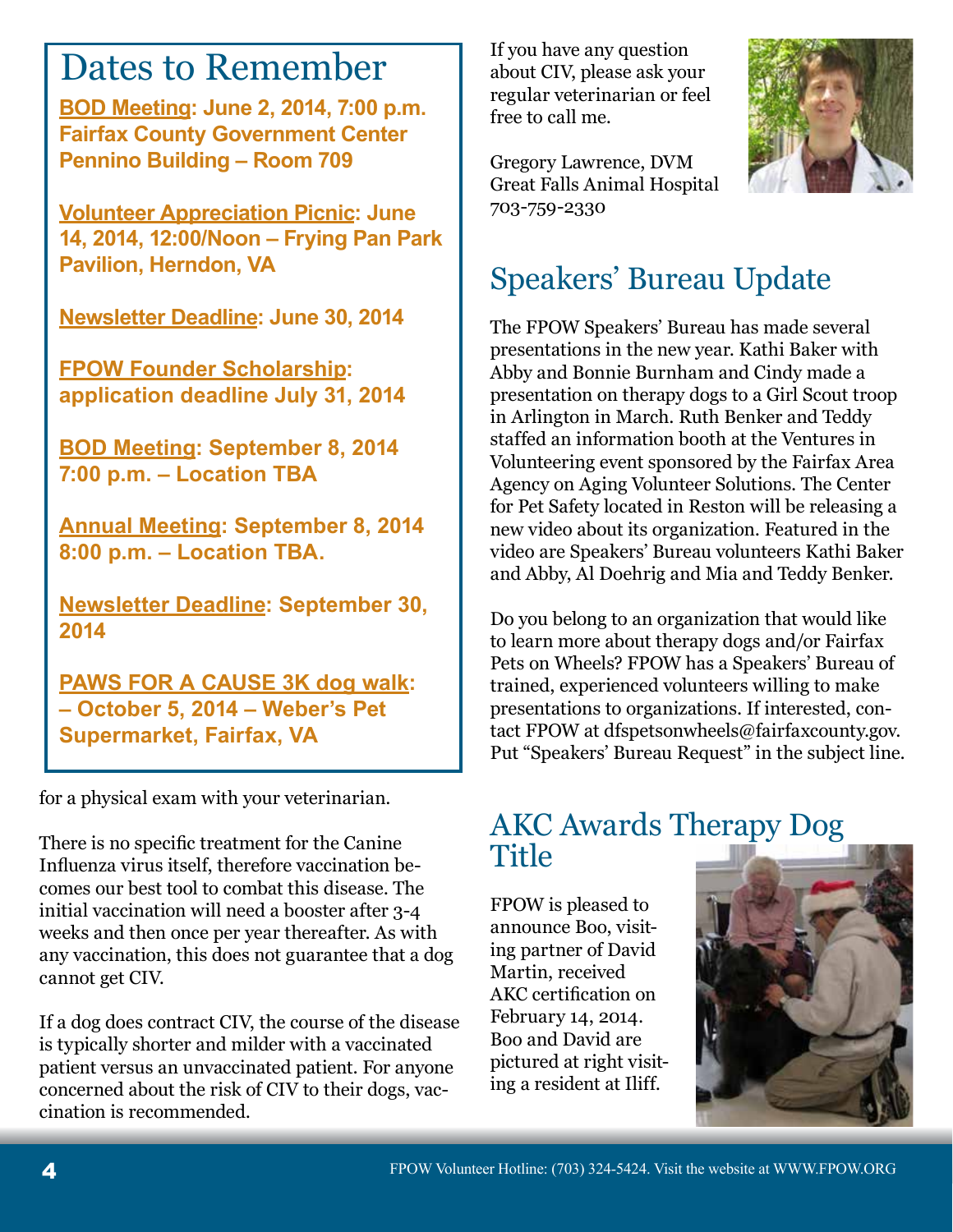



# Shop to Donate to FPOW

Did you know that Amazon has a program that contributes a percentage of sales to nonprofit organizations? Here's how shopping can get FPOW contributions and it costs you nothing extra.

Instead of going to **amazon.com**, go to **smile. amazon.com** and when asked to which nonprofit you want to direct your shopping credits, type in "Fairfax Pets On Wheels."

Each time you shop and buy from smile.amazon. com, the AmazonSmile Foundation will donate 0.5% of the purchase price from your eligible AmazonSmile purchases to FPOW.

If you want to learn more, visit, **http://smile.amazon.com/ about**.

amazon



### **Mount Vernon Nursing & Rehabilitation Center**

By Denise Elliott

*Extraordinary care... for those who expect the best.*

#### *Providing exceptional nursing care with gentle compassion to the Alexandria/Mount Vernon Community*

- **Skilled & Intermediate Care/Medicare Certified**
- **Restorative & Rehabilitative Nursing**
- **Physical, Occupational & Speech Therapies**
- **Extensive Therapeutic Activities Program**
- **Registered Dietician/Special Diets**
- **WanderGuard™ Security System**
- **Short Term Care (Respite)**

**(703) 360-4000 • www.MVNRC.net 8111 Tiswell Drive • Alexandria, Virginia 22306**

*Family Owned and Operated • Part of a Medical Community including physicians offices and the Mount Vernon Hospital*

⋒